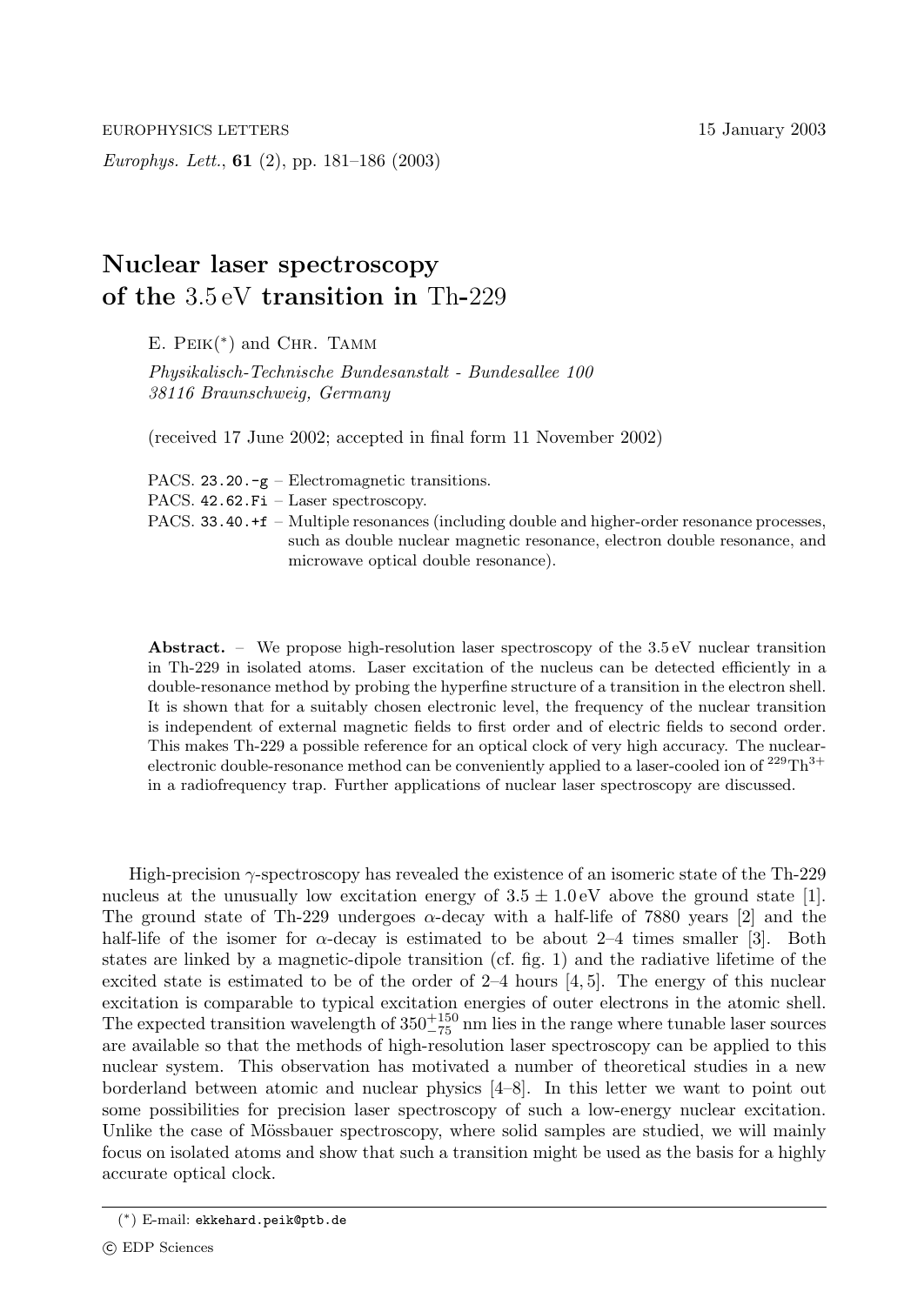

Fig. 1 – Lowest nuclear energy levels of Th-229 with their Nilsson state classification.

Laser excitation of an isomer could be detected in a very efficient way by performing laser spectroscopy of the electron shell (cf. fig. 2): Imagine that the nucleus is in its ground state and that a laser is tuned to a closed two-level electric-dipole transition of the shell. The atom will then continuously scatter resonance fluorescence photons. If a second laser source now excites the nucleus to the isomeric state, the nuclear moments and nuclear spin will change and consequently the hyperfine splittings and total angular momenta of the energy levels in the shell. After the nuclear transition, the laser that was exciting the closed two-level system of the shell will thus be out of resonance and the fluorescence intensity will drop. For the individual atom the repeated excitation and decay of the isomer will lead to a sequence of periods of high and low fluorescence intensity. This double-resonance method for nuclear and electronic excitations is similar to Dehmelt's "electron shelving" scheme for the detection of the excitation of metastable states in the shell of a single trapped ion [9, 10]. A third laser could be used, that is tuned in resonance with a closed two-level systemof the shell of the isomer. In this case the atom will continuously scatter photons, but at either one of two different wavelengths, indicating the state of the nucleus. In addition to the change of the hyperfine splitting, the change of the total angular momentum can also be exploited for the detection of the nuclear excitation via a change of the polarization of fluorescence photons. In order to avoid shifts of the nuclear transition frequency due to the optical excitation of the electron shell, the laser fields driving the nuclear and electronic transitions can be applied alternately. Similar cyclic excitation and interogation schemes are commonly employed in high-resolution laser spectroscopy of trapped ions [10].

As is well known, the level structure of the atomic electron shell is modified by the hyperfine



Fig. 2 – Simplified schematic of the nuclear-electronic double-resonance method: one laser at frequency  $\omega_1$  drives a two-level system of the shell of the nuclear ground state, but is out of resonance after a second laser at frequency  $\omega_2$  has excited the nucleus to the isomeric state ( $\alpha$  labels the nuclear,  $\beta$  the electronic excitation). The nuclear transition is detected as a change in the fluorescence intensity of photons at  $\omega_1$ .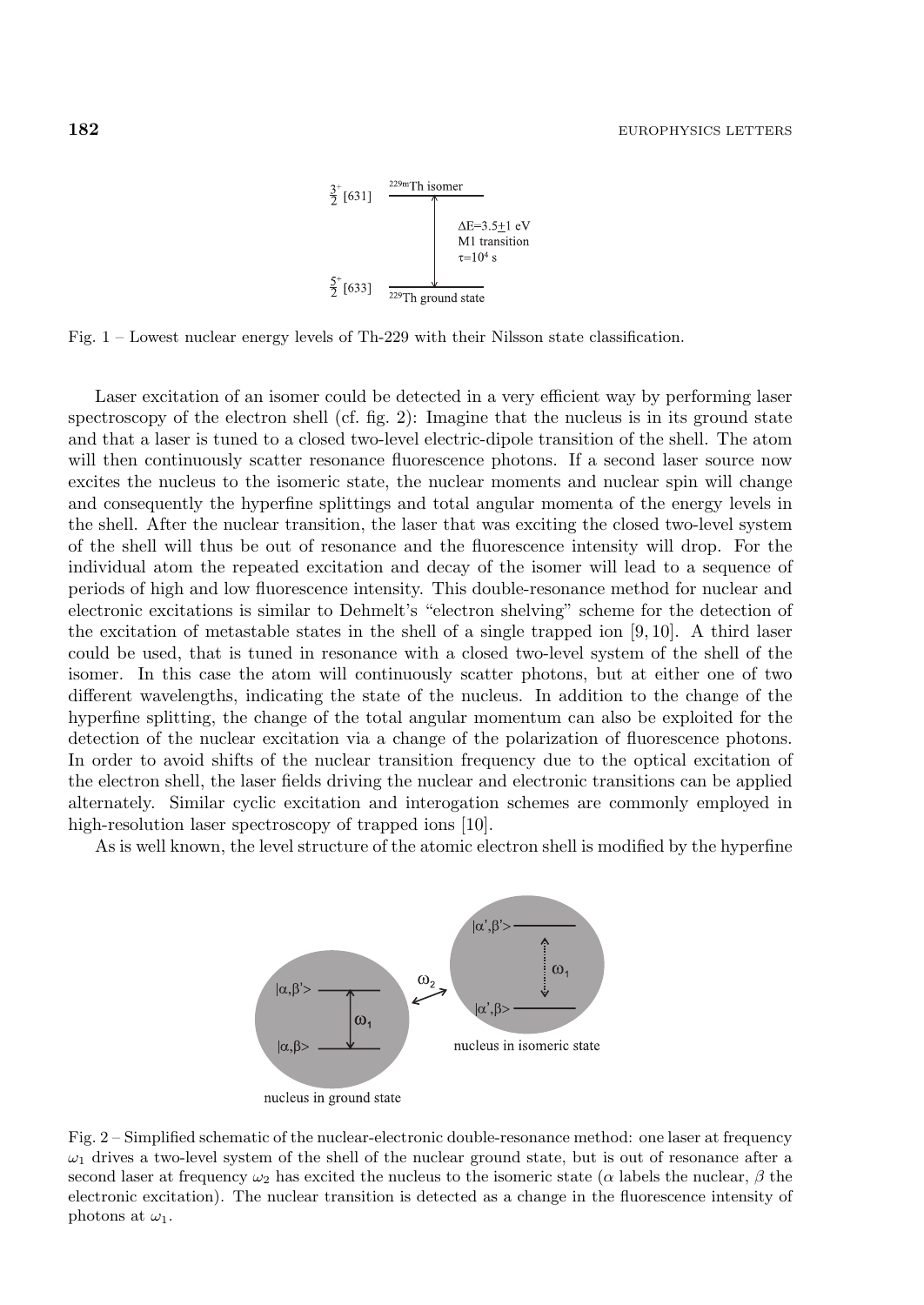interaction (HFI) between the electrons and the nuclear electric and magnetic moments. In nuclear spectroscopy of an isolated atom, HFI affects the nuclear spectra in a very similar way. The system can be described by a Hamiltonian that consists of four distinct parts:  $H = H_n +$  $H_e+H_{\text{HFI}}+H_{\text{ext}}$ . Here  $H_{\text{n}}$  and  $H_{\text{e}}$  denote the nuclear and electronic interactions, respectively.  $H_e$  also includes the Coulomb interaction with the point charge ( $\propto 1/r$ ) part of the nuclear potential.  $H<sub>HFI</sub>$  describes the coupling between electron shell and nucleus caused by the internal nuclear structure. We assume that  $H<sub>HFI</sub>$  is a small perturbation of the nuclear and electronic interactions  $H_n$  and  $H_e$ . H<sub>ext</sub> describes the interaction with external fields and will be considered as a small perturbation of  $H_{\text{HFI}}$ . For the following we will assume that the differences between the nuclear transition frequency and all involved electronic transition frequencies are sufficiently large that electron bridge processes [6,7] which couple nuclear and electronic excitations are not significantly resonantly enhanced. In the case of resonance, one would expect that the lifetime of the isomeric state is much smaller than the unperturbed radiative lifetime.

One main contribution to  $H<sub>HFI</sub>$  is the electric-monopole interaction between the nuclear charge distribution and the electronic charge density at the position of the nucleus. Changes in the latter produce the so-called "isomer shifts" or "chemical shifts" of nuclear transitions that are well known in Mössbauer spectroscopy. These frequency changes are typically less than 1 GHz and must also be expected to occur in an isolated atom when the electronic state or the charge state of the ion is changed. Another important contribution to  $H<sub>HFI</sub>$  is the coupling between the nuclear magnetic-dipole moment and the magnetic field produced by the valence electrons. In the 3.5 eV transition of Th-229 the nuclear spin changes by  $\hbar$  and the magnetic moment by about 0.5 nuclear magnetons [4]. For a 7s electronic state this will lead to a change of the hyperfine splitting of several gigahertz, which can easily be detected in high-resolution laser spectroscopy. This shows the practical feasibility of the double-resonance method proposed above.

With an estimated lifetime of the isomeric state of thorium of 2–4 hours, the natural linewidth of this nuclear transition will be of the order of  $10 \mu$ Hz and the quality factor of the resonance can approach  $10^{20}$ . In addition to the narrow linewidth, the nuclear resonance also shows an extraordinary insensitivity of its center frequency to external perturbations, as we will show in the following. This makes the thorium nuclear resonance an interesting candidate for the reference of an optical clock that will be highly immune to systematic frequency shifts. Broadening and shifts of a resonance associated with the motion of the atomcan be effectively eliminated using techniques of trapping and cooling. Especially single laser-cooled ions in RF traps provide nearly ideal conditions [9, 10]. In this case systematic line shifts may still arise from the coupling to external electric and magnetic fields, including static fields, electromagnetic waves and collisions. Typical shifts in trapped-ion experiments are discussed in refs. [10, 11].

For a bare nucleus only the —usually small— nuclear moments would couple to external fields, but in the atomic system we have to take HFI into account. In an LS coupling scheme [12] the eigenstates of the coupled electronic and nuclear system are characterised by sets of quantum numbers  $(\alpha, I; \beta, L, S, J; F, m_F)$ , where I denotes the nuclear spin, L, S, J the orbital, spin and total electronic angular momenta, F and m*<sup>F</sup>* the total atomic angular momentum and its orientation.  $\alpha$  and  $\beta$  label the involved nuclear and electronic configurations. In the nuclear transition, the nuclear and total-angular-momentum quantum numbers  $(\alpha, I, F, m_F)$  can change, while the purely electronic quantum numbers  $(\beta, L, S, J)$ remain constant. As far as external fields are concerned, the nuclear transition frequency is essentially independent of all mechanisms that produce level shifts depending only on the electronic quantum numbers  $(\beta, L, S, J)$ , because these do not change and consequently the upper and the lower state of the transition are affected in the same way. This applies to the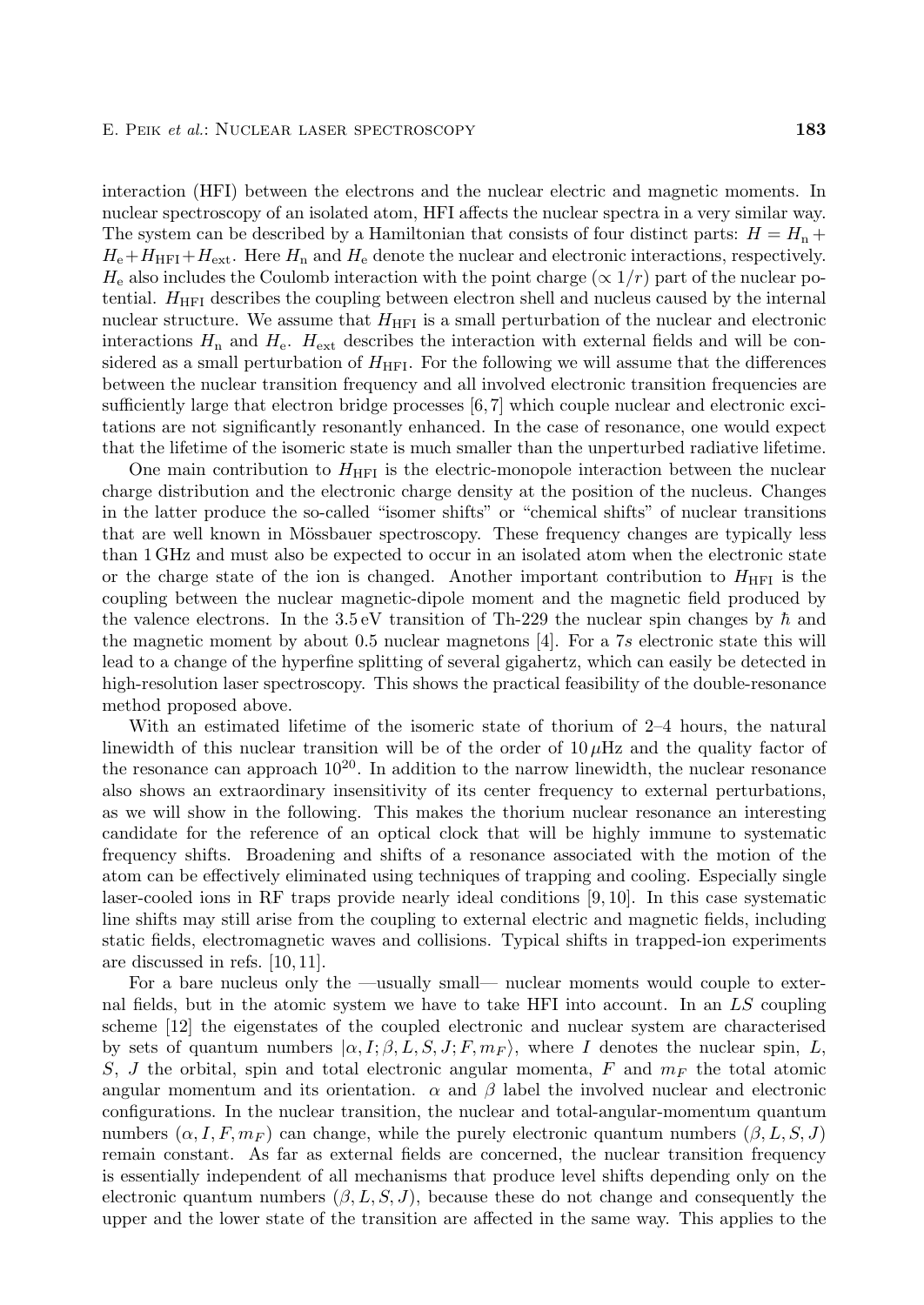

Fig.  $3$  – Lowest electronic energy levels of Th<sup>3+</sup>. From the ground state both a closed two-level system and a closed three-level  $\Lambda$  system are available for laser cooling and fluorescence detection. If the excitation of the nuclear transition is performed with the electron in the metastable  ${}^{2}S_{1/2}$  level, most systematic frequency shifts will be eliminated.

scalar part of the quadratic Stark effect, which typically is the dominant mechanism for the shift of electronic transition frequencies due to static electric fields, electromagnetic radiation, and collisions. The observed nuclear transition frequency is however shifted by the so-called hyperfine Stark shift, which depends on  $F$  and  $m_F$ . This effect is calculated in a higher order of perturbation theory. So far it has been considered only in the context of precision measurements of ground-state hyperfine splitting frequencies [13,14]. In the optical frequency range, a relative magnitude of  $10^{-19}$  is expected for the hyperfine Stark shift caused by the  $\approx 10 \,\mathrm{V/cm}$ roomtemperature black-body radiation field. In order to avoid the influence of the linear Zeeman effect, an electronic state has to be chosen such that  $F$  is an integer. In this case a Zeeman component  $m_F = 0 \rightarrow 0$  is available, that shows only a small quadratic Zeeman effect around zero magnetic field (typically below 1 kHz at 0.1 mT). Further field-dependent shifts may arise from the tensor part of the quadratic Stark effect and from the quadrupole interaction between the atomic-quadrupole-moment and electric field gradients. Both these shifts can be expressed as a product of  $J$ -dependent and  $F$ -dependent terms and vanish if either  $J < 1$  or  $F < 1$  [11, 13]. Combining the requirements of vanishing linear Zeeman effect, quadratic Stark effect and quadrupole shift, the optimal electronic states for the interrogation of the nuclear transition are  ${}^{2}S_{1/2}$  or  ${}^{2}P_{1/2}$  levels in the case of a half-integer nuclear spin (as in Th-229), and  ${}^{1}S_{0}$  or  ${}^{3}P_{0}$  states if the nuclear spin is integer. Since one is primarily concerned with the nuclear transition, the charge state of a positive ion of the isotope in question can be selected to yield the appropriate electronic level.

Although the concepts outlined here are applicable to nuclear spectroscopy of isolated atomic systems in general, Th-229 is presently the only envisionable candidate for an experimental realization, because of its unusually low excitation energy. The next known low-energy nuclear transition is the 76 eV electric octupole resonance of U-235. This isomer has already been excited in a laser-produced plasma [15]. The optical spectra of the actinides are characterised by a multitude of lines, and finding a closed two-level scheme of the shell for the nuclear-electronic double-resonance method may not always be simple. Again, the charge state of the positive ion can be selected to yield a suitable spectrum, in extremum by going to a hydrogen-like ion [16]. In the case of thorium, the triply charged ion is well suited: its level scheme is characterised by a single valence electron. While the transition wavelengths of  $Th^{3+}$  are known quite accurately [17], precise data on radiative lifetimes or hyperfine splittings are presently not available. The lowest electronic energy levels of  $Th^{3+}$  are shown in fig. 3. For laser cooling and fluorescence detection, a closed two-level system  ${}^2F_{5/2} \rightarrow {}^2D_{3/2}$ can be excited fromthe ground state at a wavelength of 1087 nm. Alternatively, a closed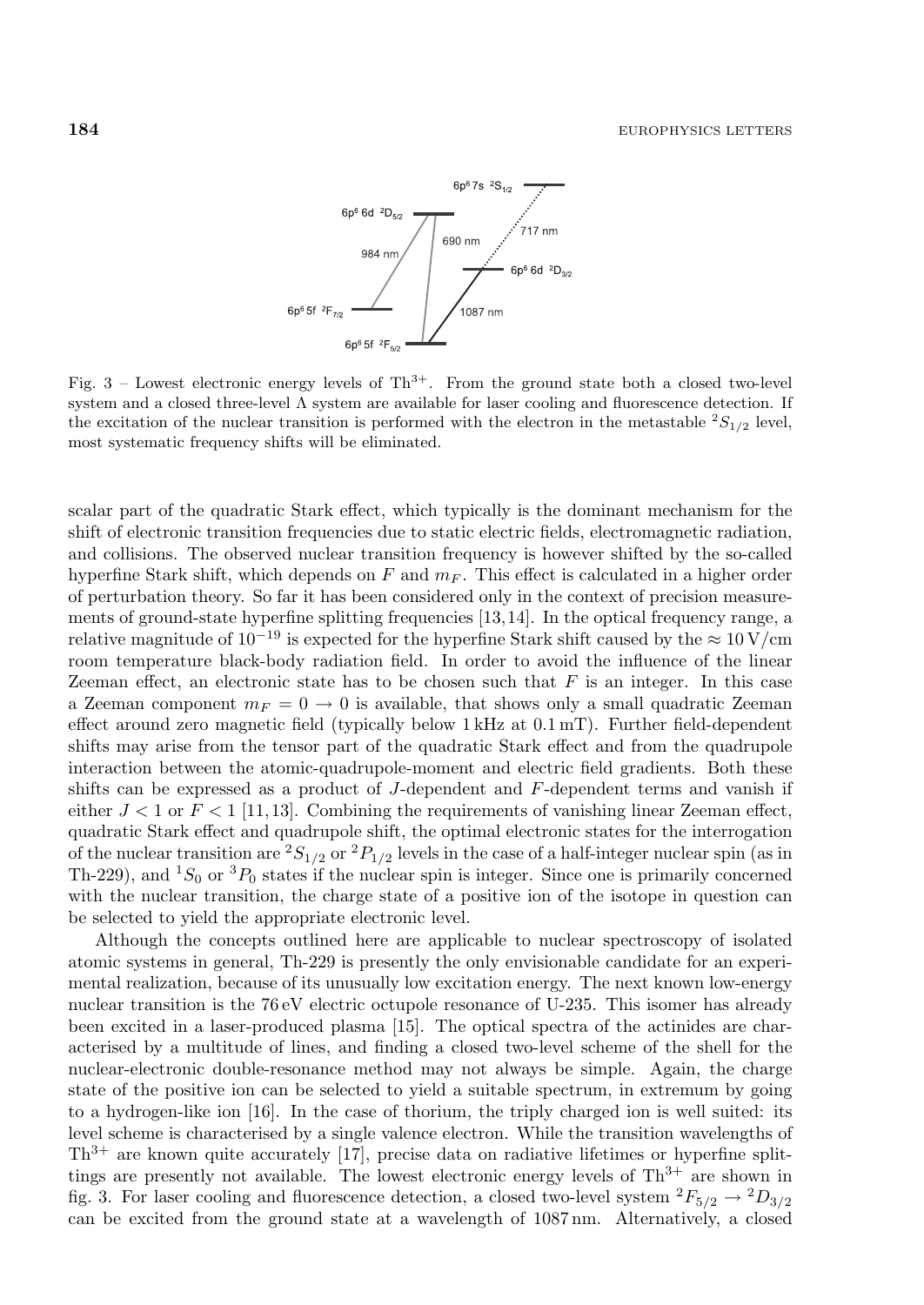three-level  $\Lambda$  system  ${}^2F_{5/2} \rightarrow {}^2D_{5/2} \rightarrow {}^2F_{7/2}$  is available which requires two laser wavelengths at 690 nmand 984 nmfor continuous excitation. In this case, fluorescence could be observed at 690 nmwhere single-photon detection can be conveniently achieved with low background. All required laser wavelengths can be generated with semiconductor diode lasers. No electricdipole transitions originate from the electronic ground state of  $Th^{3+}$  in the range of 1.8–15 eV so that electronic bridge processes are not expected to play an important role for the decay of the isomeric state. The  $5f^2F_{5/2}$  ground state of Th<sup>3+</sup> does not fulfill the condition  $J < 1$ for elimination of the tensor Stark effect and the quadrupole shift, but a metastable  $7s^2S_{1/2}$ state is also available. The radiative decay of this state is electric-dipole forbidden and its lifetime can be estimated to be of the order of 1 s.

Before attempting laser excitation of the Th-229 nucleus, the transition wavelength has to be determined with higher precision. Experiments that have tried to spectrally resolve the emission of visible or ultraviolet photons from the decay of the Th-229 isomer in the U-233 decay chain have so far been unsuccessful because of the high background of radioactivityinduced luminescence [18, 19]. Two groups have tried to measure the lifetime of the Th-229 isomer from a thorium sample immediately after its extraction from a U-233 source, but the results were not conclusive [20, 21].

Finally, let us mention some new applications afforded by laser excitation of the Th-229 nuclear resonance: An optical frequency standard based on a nuclear transition would constitute a high-precision oscillator whose frequency is predominantly determined by the strong interaction. This would be an interesting complement to present atomic frequency standards, which fall in one of two classes: Those that make use of atomic gross- or finestructure transitions (*e.g.*, the single-ion optical frequency standards [10]) are determined by the electromagnetic interaction. The frequencies of those that use hyperfine transitions (*e.g.*, the caesium clock) or molecular vibrations are mainly determined by the electromagnetic interaction but also have contributions from the strong interaction via nuclear moments and masses. The comparison over time of the Th-229 transition frequency with these standards opens a new possibility for a laboratory search for temporal variations of the electromagnetic and strong-coupling constants [22, 23], respectively of their ratio, as they are predicted by some theories of grand unification.

Laser excitation can be used to address electronic and nuclear excitations independently, but both degrees of freedomare also coupled by the HFI or via electronic bridge processes [6,7]. The coherent evolution of the electronic state under the influence of a laser field will depend on the state of the nucleus and vice versa. This can be used for studies of quantumlogic or entanglement, where the insensitivity of the nuclear transition to external perturbations will lead to low decoherence rates.

Laser spectroscopy of the Th-229 nuclear excitation may also be performed in a transparent solid like a crystal of ThO<sub>2</sub> or ThF<sub>4</sub> or a glass doped with thorium. Because of the high atom number, direct observation of resonance fluorescence on the weak isomer transition will be possible: a sample with  $10^{10}$  nuclei would present a negligible radioactivity of about 1 Bq, but would scatter up to  $10^6$  photons per second under saturating excitation. At the high density of the solid state, strong effects of near-field coupling, superradiance or radiation trapping can be expected. Because of the isomer shift the transition frequency would depend on temperature (up to  $\delta \nu / \nu \delta T \approx 10^{-10} \text{ K}^{-1}$ ), but nevertheless present an optical frequency reference with excellent short-term stability. The small frequency shifts produced in the nucleus by changes in the conditions of its surrounding might be used in studies of material properties, as is commonly done in Mössbauer spectroscopy.

In conclusion, we have presented a method for the detection of laser excitation of a lowenergy nuclear transition in a small number of atoms or even in a single isolated atom. Such